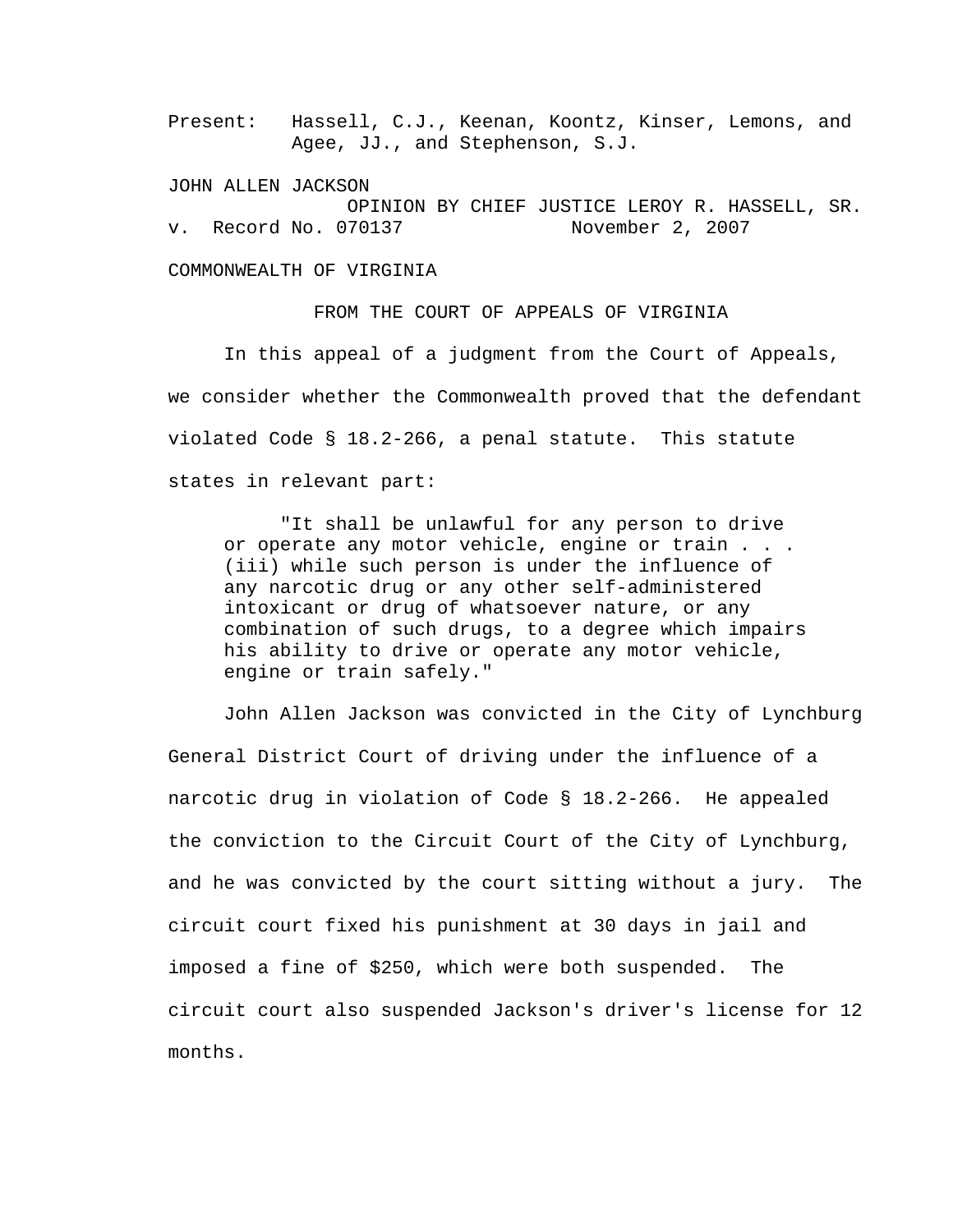The Court of Appeals affirmed Jackson's conviction in an unpublished opinion. Jackson v. Commonwealth, Record No. 2120-06-3 (December 22, 2006). Jackson appeals.

 The facts relevant for our disposition of this appeal are not in dispute. Jackson went to the emergency room at Lynchburg General Hospital between 3:00 and 4:00 a.m. on June 19, 2005, complaining of pain. After Jackson was examined by health care providers, a physician ordered that Jackson receive two milligrams of dilaudid and 25 milligrams of "phenergen IM."

 Dilaudid is a "strong analgesic" that is prescribed "for severe pain." The phenergen was administered to prevent Jackson from becoming nauseous, which is a side effect of dilaudid. Dr. James Kuhlman, a forensic toxicologist who testified at trial, stated that:

"Dilautid [sic] is a central nervous system depressant. Its primary manifestation is sedation and [it is] a strong drug. It produces intense effects. Those type of side effects that you might expect to see would be someone who is sedated, lethargic, sleepy, slow reaction time, uncoordinated, probably disoriented. If they were walking and talking, [it is] possible that it could affect their balance and speech."

A nurse at the hospital administered the dilaudid, which is a narcotic, to Jackson between 4:00 and 5:00 a.m. The nurse told Jackson that the medication would make him drowsy and asked Jackson if "he had a ride home and he said that he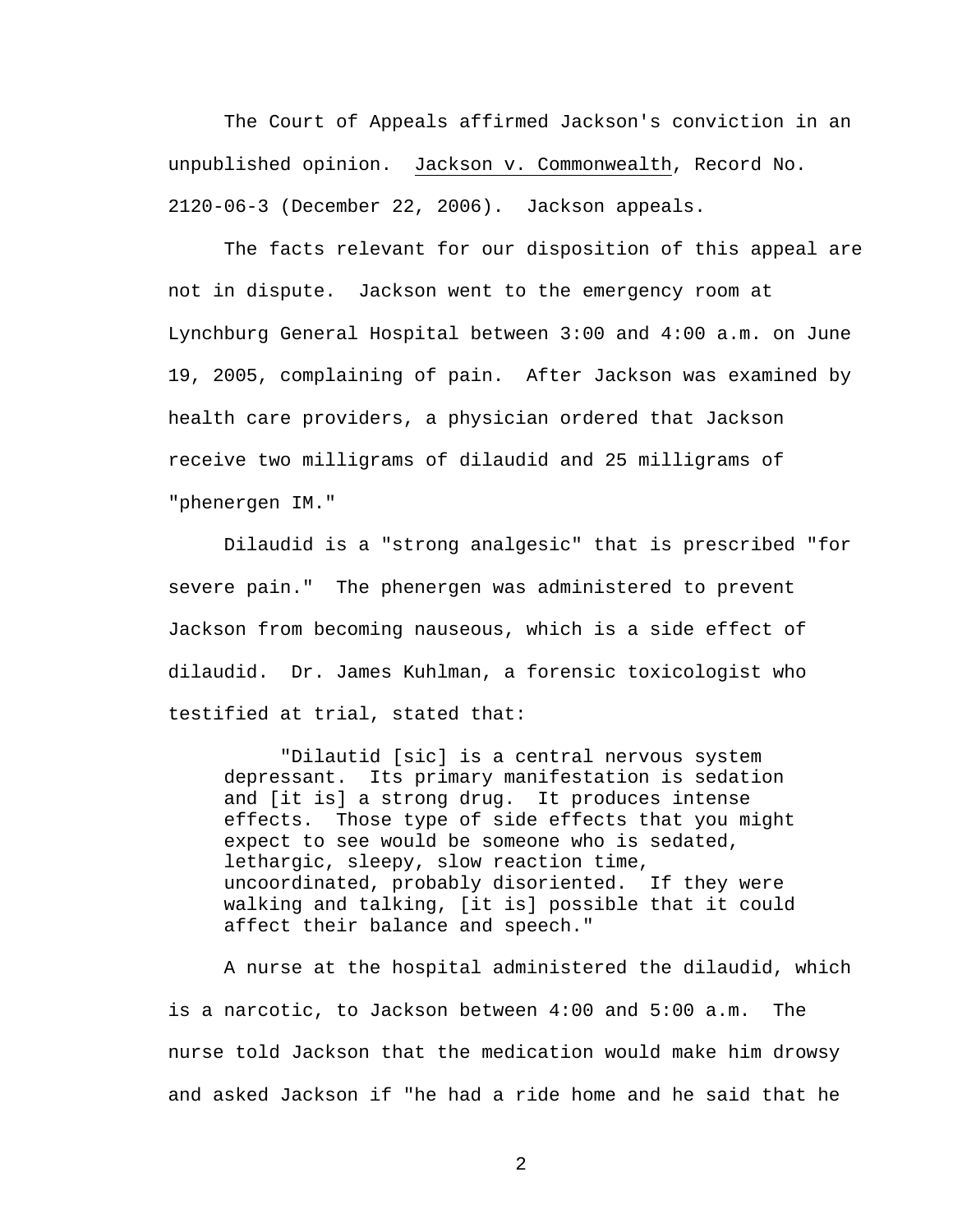did." The dosage of dilaudid that Jackson received probably affected him for about four hours.

 Jackson was discharged from the emergency room after 7:00 a.m. on June 19, 2005. Sometime between the time of his discharge and 7:30 a.m., Jackson, who was driving a car, collided with a telephone pole. His car incurred significant damage. Jackson "crawled" out of the car, and he was transported to Lynchburg General Hospital for treatment. As a result of the accident, Jackson was charged with a violation of Code § 18.2-266(iii).

 Jackson argued in the circuit court, the Court of Appeals, and he argues in this Court, that as a matter of law, he did not violate Code § 18.2-266(iii). Jackson contends that this statute prohibits the operation of a motor vehicle only when the operator is under the influence of a narcotic drug that is self-administered. Jackson argues that even though the Commonwealth presented evidence that he was under the influence of a narcotic drug, Code § 18.2-266 requires that the narcotic be self-administered. Continuing, Jackson asserts that medical personnel administered the drug to him and, hence, the drug he received was not self-administered, and he did not violate the statute.

Responding, the Commonwealth argues that Code § 18.2- 266(iii) prohibits the operator of a motor vehicle from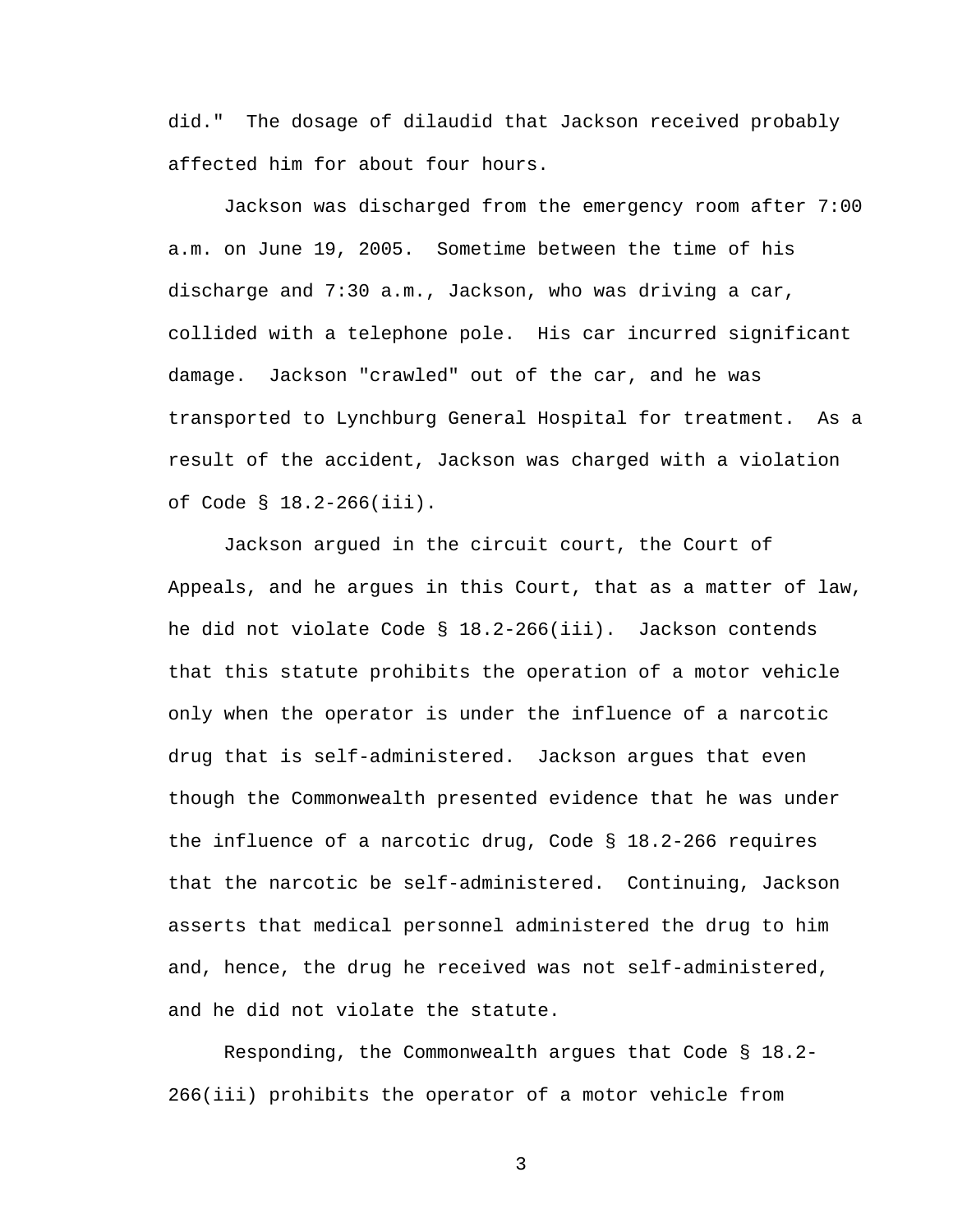driving under the influence of a narcotic drug in two separate and distinct situations: "first, the statute proscribes driving under the influence of 'any narcotic drug,' selfadministered or otherwise; second, driving under the influence of 'self-administered intoxicant[s] and drug[s] of whatsoever nature.' " We disagree with the Commonwealth's contentions.

 The construction of a statute presents a question of law that we review de novo upon appeal. Robinson v. Commonwealth, 274 Va. 45, 51, 645 S.E.2d 470, 473 (2007); Farrakhan v. Commonwealth, 273 Va. 177, 180, 639 S.E.2d 227, 229 (2007); Dowling v. Rowan, 270 Va. 510, 519, 621 S.E.2d 397, 401 (2005). When a court construes a penal statute, the court must not add to the words of that statute, nor ignore the statute's actual words, and the court must strictly construe the statute and limit its application to cases clearly within the scope of that statute. Robinson, 274 Va. at 51, 645 S.E.2d at 473; Farrakhan, 273 Va. at 181, 639 S.E.2d at 230; Turner v. Commonwealth, 226 Va. 456, 459, 309 S.E.2d 337, 338 (1983). Also, "every part of a statute is presumed to have some effect and no part will be considered meaningless unless absolutely necessary." Robinson, 274 Va. at 51-52, 645 S.E.2d at 473 (quoting Hubbard v. Henrico Ltd. Partnership, 255 Va. 335, 340, 497 S.E.2d 335, 338 (1998)); accord Sansom v. Board of Supervisors, 257 Va. 589, 595, 514 S.E.2d 345, 349 (1999);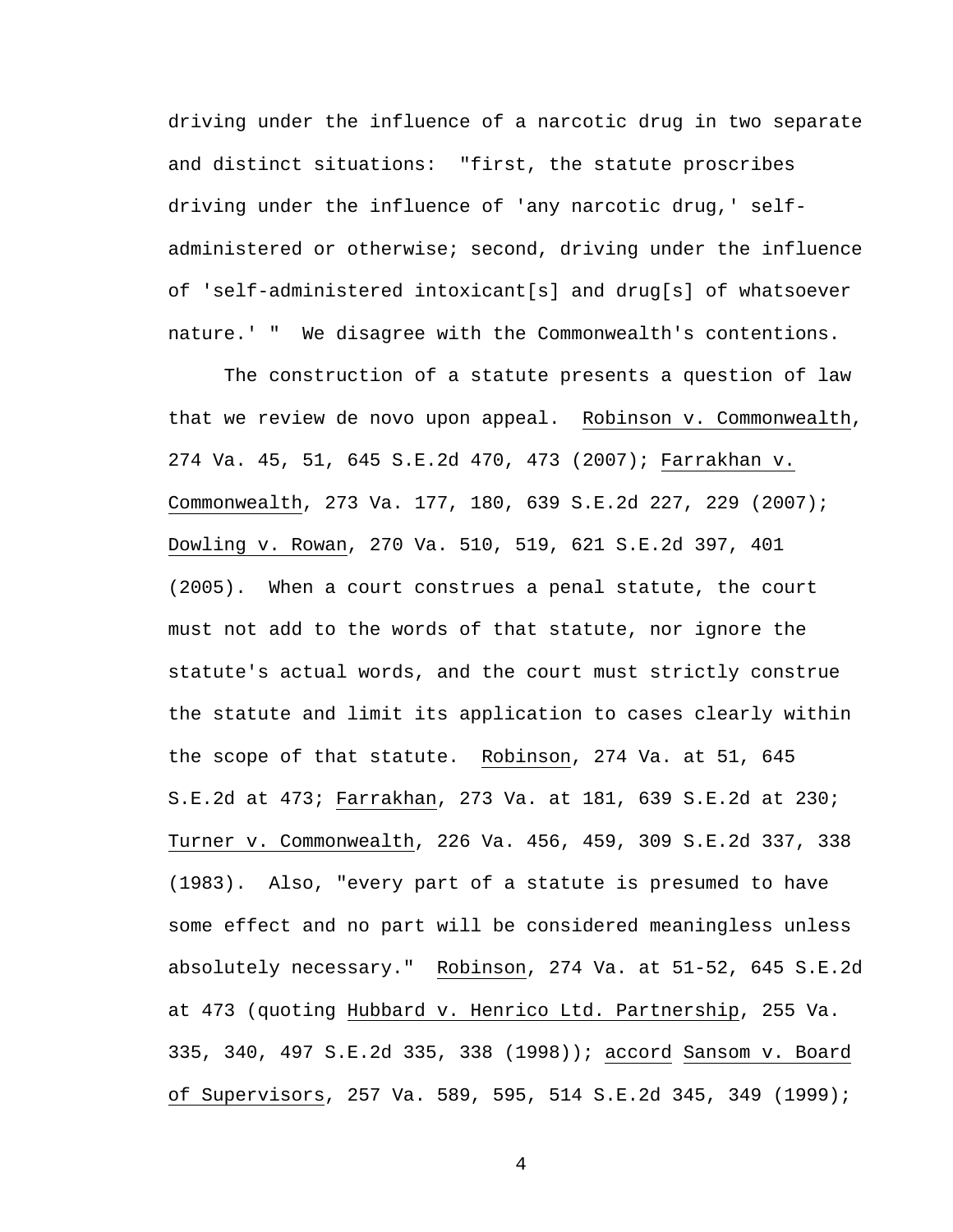Sims Wholesale Co. v. Brown-Forman Corp., 251 Va. 398, 405, 468 S.E.2d 905, 909 (1996); Raven Red Ash Coal Corp. v. Absher, 153 Va. 332, 335, 149 S.E. 541, 542 (1929).

 Applying these principles, we conclude that the circuit court and the Court of Appeals erred by holding that Jackson violated Code § 18.2-266. As we have already stated, this penal statute prohibits a person from operating a motor vehicle, engine, or train "while such person is under the influence of any narcotic drug or any other self-administered intoxicant or drug of whatsoever nature." (Emphasis added). Applying the plain language of this statutory provision and principles of statutory construction, we must give meaning to the phrase "under the influence of any narcotic drug or any other self-administered intoxicant or drug." We hold that the meaning of this phrase is clear: the narcotic drug that the operator of the motor vehicle is "under the influence of" must be self-administered. The phrase "or any other selfadministered intoxicant or drug" modifies and places a limitation upon the phrase "while such person is under the influence of any narcotic drug." Any other conclusion would render the statutory phrase "or any other self-administered intoxicant or drug" meaningless and superfluous.

 We reject the Commonwealth's invitation that this Court ignore the phrase "any other self-administered intoxicant or